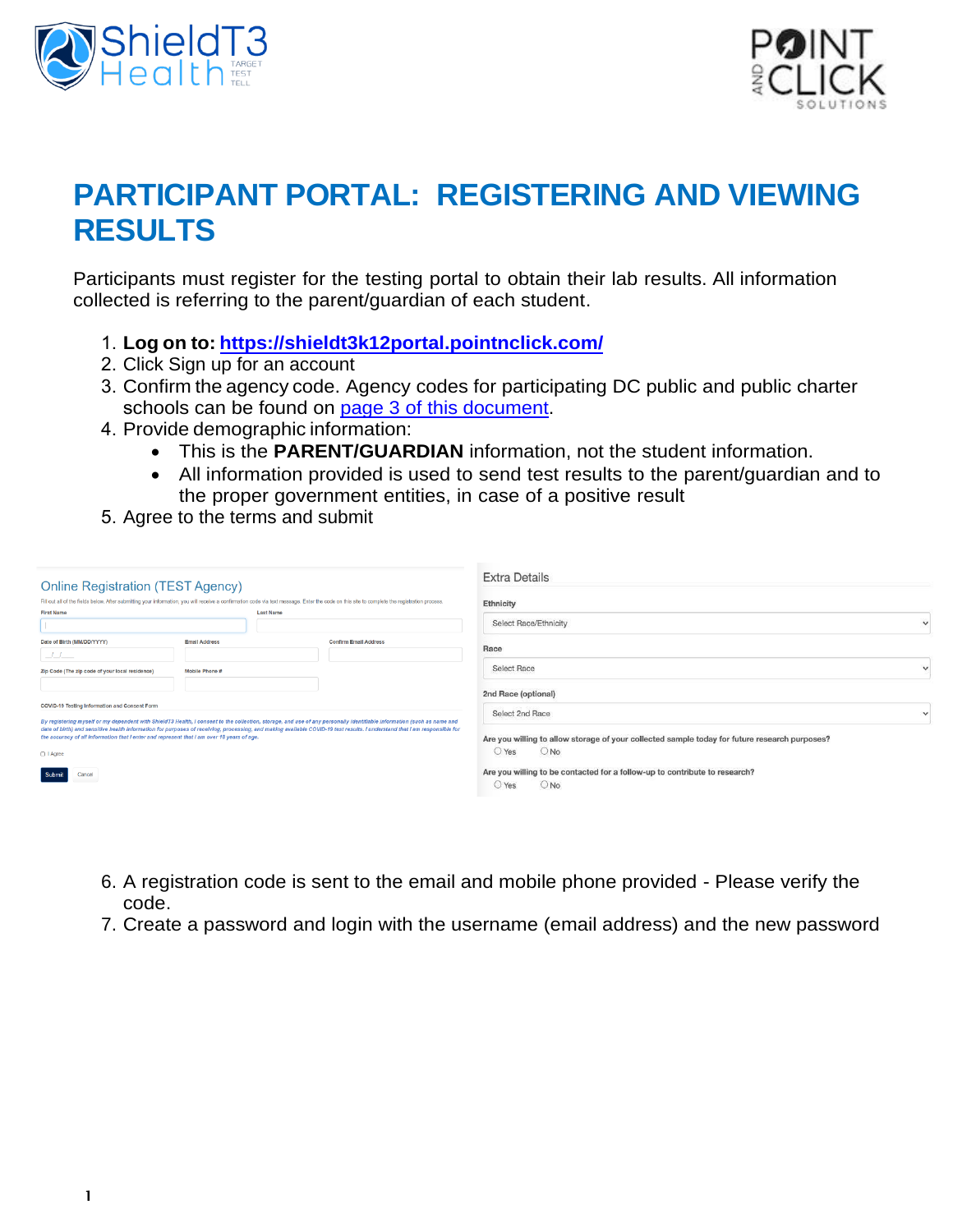



## **VIEWING RESULTS**

When results are available in the portal, the participant will be sent an email and text notification with a link to login.

- 1. Login with the username (email address) and password
- 2. From the homepage select "View My Lab Results", then "View Report"



Welcome to the ShieldT3 Lab Portal

To review your results for COVID-19 testing, please select the "View My Lab Results" button.

3. Review the results and instructions. Right-click and select Print to print a copy if needed.

| Name:                | Alarcon, Howard C                                                                                                                                                                                           | Ordered by: | DEMO, PROVIDER     |                                                                       |
|----------------------|-------------------------------------------------------------------------------------------------------------------------------------------------------------------------------------------------------------|-------------|--------------------|-----------------------------------------------------------------------|
| Id:                  | X156511270                                                                                                                                                                                                  | Order #:    | L1538-88           |                                                                       |
| Age:                 | 27 yrs at result time                                                                                                                                                                                       | Collected:  | 12/15/2020 8:19 PM |                                                                       |
| DOB:                 | 12/28/1992                                                                                                                                                                                                  |             |                    |                                                                       |
| Sex:                 | M.                                                                                                                                                                                                          |             |                    |                                                                       |
|                      | Shieldt3-1 - U of I Saliva COVID-19 Test                                                                                                                                                                    |             |                    |                                                                       |
| Reported:<br>Status: | 12/15/2020 8:19 PM<br>Final                                                                                                                                                                                 | Lab Name:   |                    | <b>COVID LABORATORIES</b>                                             |
| <b>Test Name</b>     |                                                                                                                                                                                                             | Result      | Flags              | <b>Reference Range</b>                                                |
|                      | Saliya Covid-19 Test                                                                                                                                                                                        | Negative    |                    | Negative                                                              |
| you<br>avoid         | infected with the coronavirus that causes the COVID-19 illness.<br>If you are experiencing symptoms, you may have another illness that<br>could pass on to other people, and you should take precautions to |             |                    | Your test result is "negative". This means that you are not currently |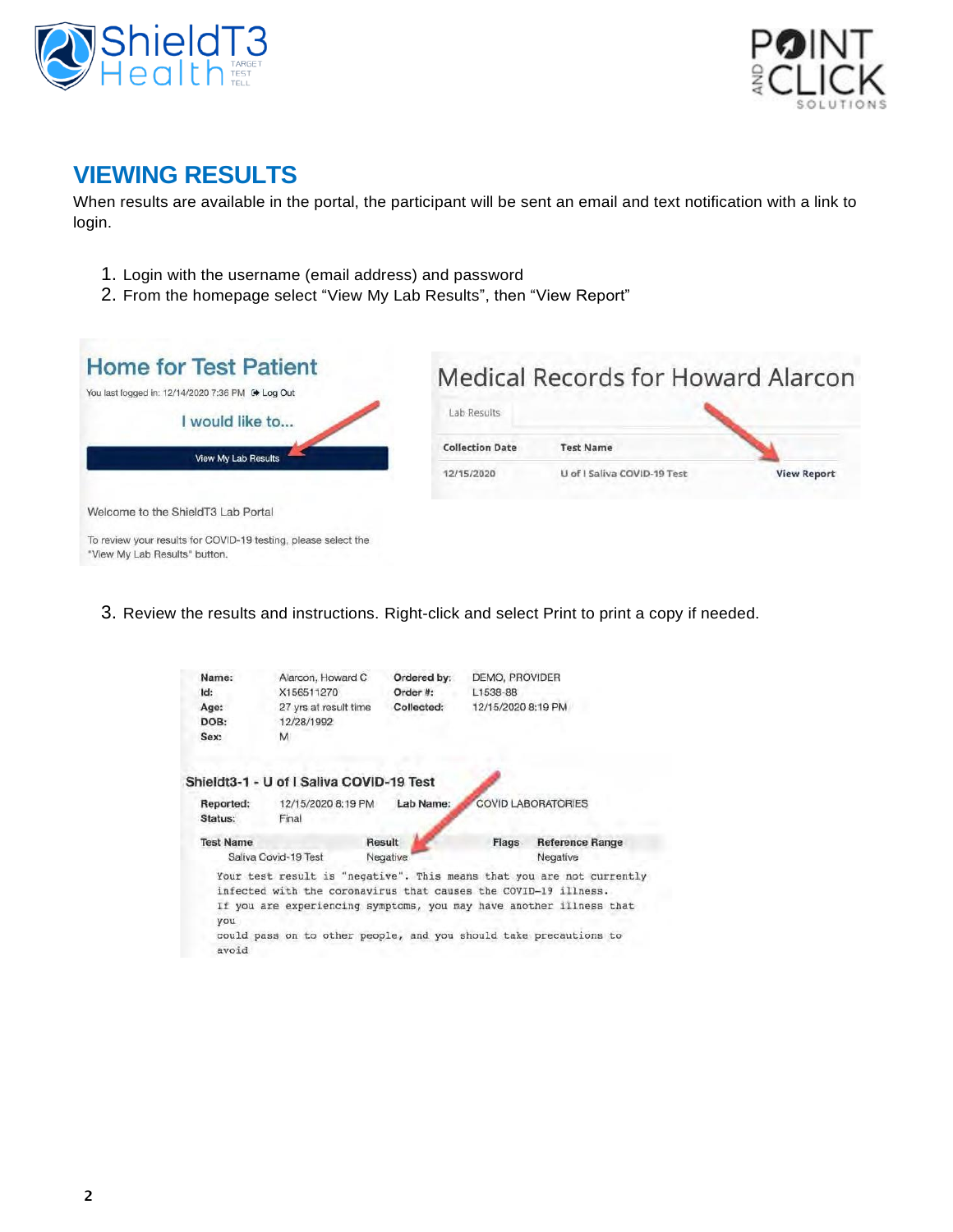<span id="page-2-0"></span>

| <b>Organization/School Name</b>                           | <b>Portal Agency Code</b> |
|-----------------------------------------------------------|---------------------------|
| Aiton Elementary School                                   | AitonES                   |
| Amidon-Bowen Elementary School                            | <b>AmiBowES</b>           |
| Anacostia High School                                     | AnacoHS                   |
| AppleTree Early Learning Center PCS - Columbia Heights    | gumonhop                  |
| AppleTree Early Learning Center PCS - Douglas Knoll       | n7maqil6                  |
| AppleTree Early Learning Center PCS - Lincoln Park        | j7ob9dhr                  |
| AppleTree Early Learning Center PCS - Oklahoma Ave        | xlkenf8y                  |
| AppleTree Early Learning Center PCS - Parklands at THEARC | mst3h6ss                  |
| AppleTree Early Learning Center PCS - Southwest           | 347xk16n                  |
| <b>Ballou High School</b>                                 | <b>BallouHS</b>           |
| <b>Ballou STAY High School</b>                            | <b>BaSTAYHS</b>           |
| <b>Bancroft Elementary School</b>                         | <b>BancroES</b>           |
| Bard High School Early College DC (Bard DC)               | <b>BardHSEC</b>           |
| <b>Barnard Elementary School</b>                          | <b>BarnarES</b>           |
| <b>BASIS Washington DC</b>                                | cq2peokh                  |
| <b>Beers Elementary School</b>                            | <b>BeersES</b>            |
| Benjamin Banneker High School                             | <b>BenBanHS</b>           |
| <b>Brent Elementary School</b>                            | <b>BrentES</b>            |
| <b>Bridges PCS</b>                                        | gqwjmqw6                  |
| <b>Brightwood Elementary School</b>                       | <b>BrightES</b>           |
| <b>Brookland Middle School</b>                            | <b>BrkIndMS</b>           |
| <b>Browne Education Campus</b>                            | <b>BrowneEC</b>           |
| Bruce-Monroe Elementary School at Park View               | <b>BrMoPkVw</b>           |
| <b>Bunker Hill Elementary School</b>                      | <b>BunkHill</b>           |
| <b>Burroughs Elementary School</b>                        | <b>BurroES</b>            |
| <b>Burrville Elementary School</b>                        | <b>BurrviES</b>           |
| C.W. Harris Elementary School                             | <b>CWHarris</b>           |
| <b>Capital Village PCS</b>                                | CpVillag                  |
| Capitol Hill Montessori School @ Logan                    | CHMonLog                  |
| <b>Cardozo Education Campus</b>                           | Cardozo                   |
| <b>Carlos Rosario International PCS</b>                   | CarlosRo                  |
| Cedar Tree Academy PCS                                    | 59mu5j8j                  |
| Center City PCS - Brightwood                              | pq0sqhm5                  |
| Center City PCS - Capitol Hill                            | xfn1acpm                  |
| Center City PCS - Congress Heights                        | gm06raxj                  |
| Center City PCS - Petworth                                | mq8ov5yt                  |
| Center City PCS - Shaw                                    | yrzf2xzu                  |
| Center City PCS - Trinidad                                | ga1q9nji                  |
| Cesar Chavez Public Charter Schools for Public Policy     | 6e9ylo6u                  |
| <b>Cleveland Elementary School</b>                        | Clevelan                  |
| <b>Columbia Heights Education Campus</b>                  | ColHeigh                  |
| <b>Community College Preparatory Academy</b>              | <b>ComCoIPA</b>           |
| Coolidge High School                                      | CoolidHS                  |
| <b>Creative Minds International PCS</b>                   | lj3rii59                  |
| DC Prep PCS                                               | jvkkuvty                  |
| <b>DC Scholars PCS</b>                                    | <b>DCSchola</b>           |
| Deal Middle School                                        | <b>DealMS</b>             |
| Dorothy I. Height Elementary School                       | <b>DorHeiES</b>           |
| Drew Elementary School                                    | <b>DrewES</b>             |
| Duke Ellington School of the Arts                         | 4lpikph1                  |
| Dunbar High School                                        | ucds2965                  |
| Eagle Academy PCS- Capitol Riverfront                     | <b>EAPCSRiv</b>           |
| Eagle Academy PCS- Congress Heights                       | <b>EAPCSCon</b>           |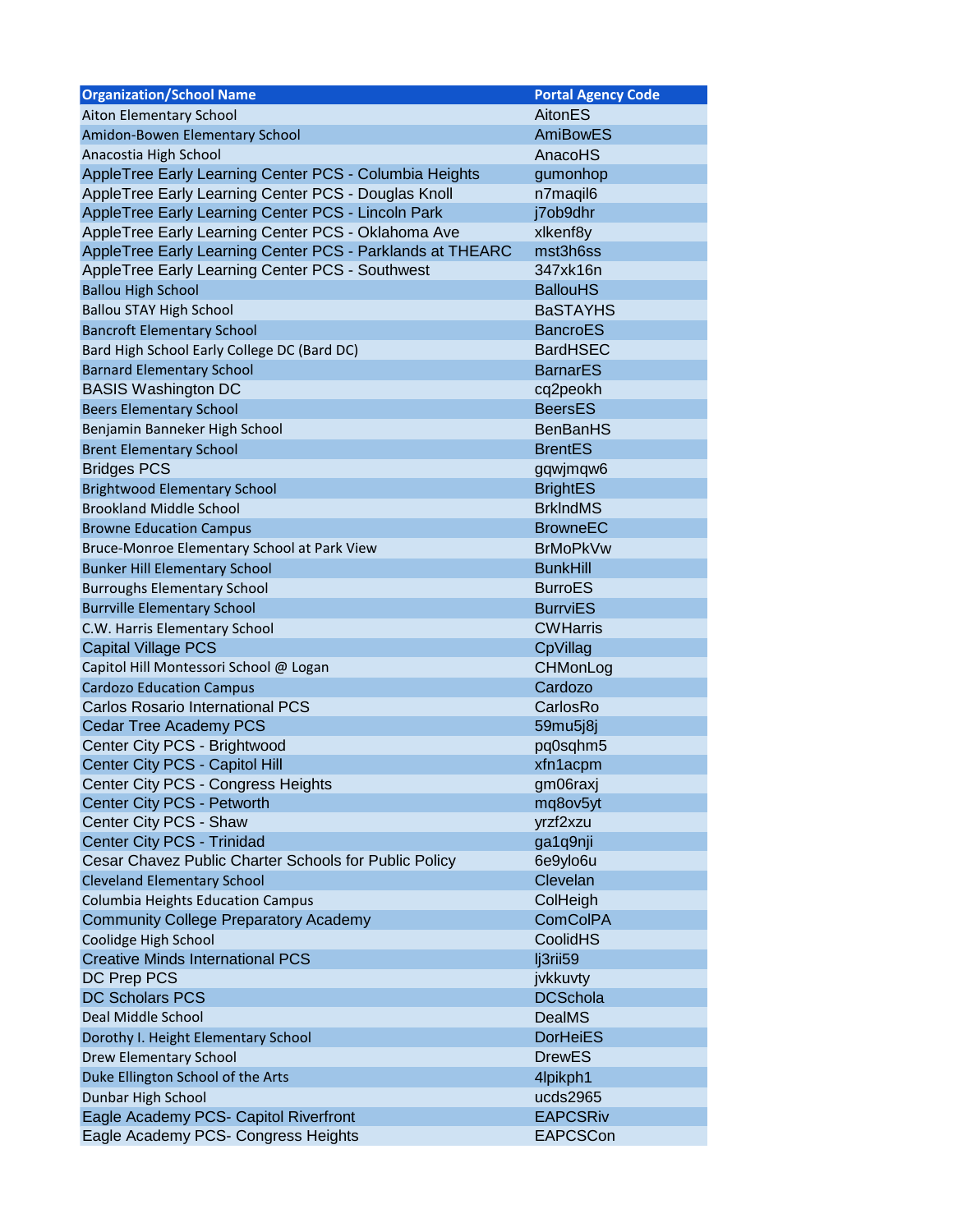| <b>Early Stages</b>                        | EarlyStg                   |
|--------------------------------------------|----------------------------|
| Eastern High School                        | EastrnHS                   |
| <b>Eaton Elementary School</b>             | EatonES                    |
| Eliot-Hine Middle School                   | <b>EliHinMS</b>            |
| <b>Excel Academy</b>                       | ExcelAca                   |
| Garfield Elementary School                 | Garfield                   |
| <b>Garrison Elementary School</b>          | Garrison                   |
| <b>Goodwill Excel Center</b>               | GwilExCr                   |
| H.D. Cooke Elementary School               | <b>HDCooke</b>             |
| H.D. Woodson High School                   | <b>HDWoodHS</b>            |
| <b>Hardy Middle School</b>                 | HardyMS                    |
| Harmony DC PCS - School of Excellence      | <b>HrmnyPCS</b>            |
| <b>Hart Middle School</b>                  | <b>HartMS</b>              |
| <b>Hearst Elementary School</b>            | HearstES                   |
| <b>Hendley Elementary School</b>           | Hendley                    |
| <b>Houston Elementary School</b>           | Houston                    |
| Hyde-Addison Elementary School             | <b>HydAddES</b>            |
| I Dream PCS                                | <b>IDrmPCS</b>             |
| Ida B. Wells Middle School                 | 5tqqn3dj                   |
| <b>IDEA PCS</b>                            | <b>IDEAPCS</b>             |
| <b>Ingenuity Prep PCS</b>                  | <b>IngnPrep</b>            |
| <b>Inspired Teaching Demonstration PCS</b> | <b>InspirTe</b>            |
| J.O. Wilson Elementary School              | <b>JoWilsES</b>            |
| Janney Elementary School                   | JanneyES                   |
| Jefferson Middle School Academy            | <b>JeffMSA</b>             |
| Johnson Middle School                      | <b>JohnsoMS</b>            |
| Kelly Miller Middle School                 | <b>KelMilMS</b>            |
| Ketcham Elementary School                  | Ketcham                    |
| <b>Key Elementary School</b>               | <b>KeyES</b>               |
| Kimball Elementary School                  | <b>KimbalES</b>            |
| <b>King Elementary School</b>              | <b>KingES</b>              |
| Kingsman Academy PCS                       | KingAcad                   |
| Kramer Middle School                       | <b>KramerMS</b>            |
| Lafayette Elementary School                | Lafayett                   |
| Langdon Elementary School                  | Langdon                    |
| Langley Elementary School                  | Langley                    |
| LaSalle-Backus Elementary School           | <b>LSBackus</b>            |
| Latin American Montessori Bilingual PCS    | <b>LAMontBi</b>            |
| Lawrence E. Boone Elementary School        | LawEBoon                   |
| LAYC Career Academy                        | <b>LAYC Career Academy</b> |
| <b>Leckie Education Campus</b>             | LeckieEC                   |
| Lee Montessori PCS - Brookland             | LeMonBro                   |
| Lee Montessori PCS - East End              | gdztmb2m                   |
| Ludlow-Taylor Elementary School            | LudTayES                   |
| Luke C. Moore High School                  | LukeMoor                   |
| MacFarland Middle School                   | <b>MacFarMS</b>            |
| Malcolm X Elementary School at Green       | <b>MalXESGr</b>            |
| Mann Elementary School                     | MannES                     |
| Marie Reed Elementary School               | <b>MariReed</b>            |
|                                            |                            |
| Maury Elementary School                    | MauryES                    |
| <b>McKinley Middle School</b>              | <b>McKinMS</b>             |
| McKinley Technology High School            | <b>McKinTec</b>            |
| Meridian PCS - Elementary School           | k7hxv80u                   |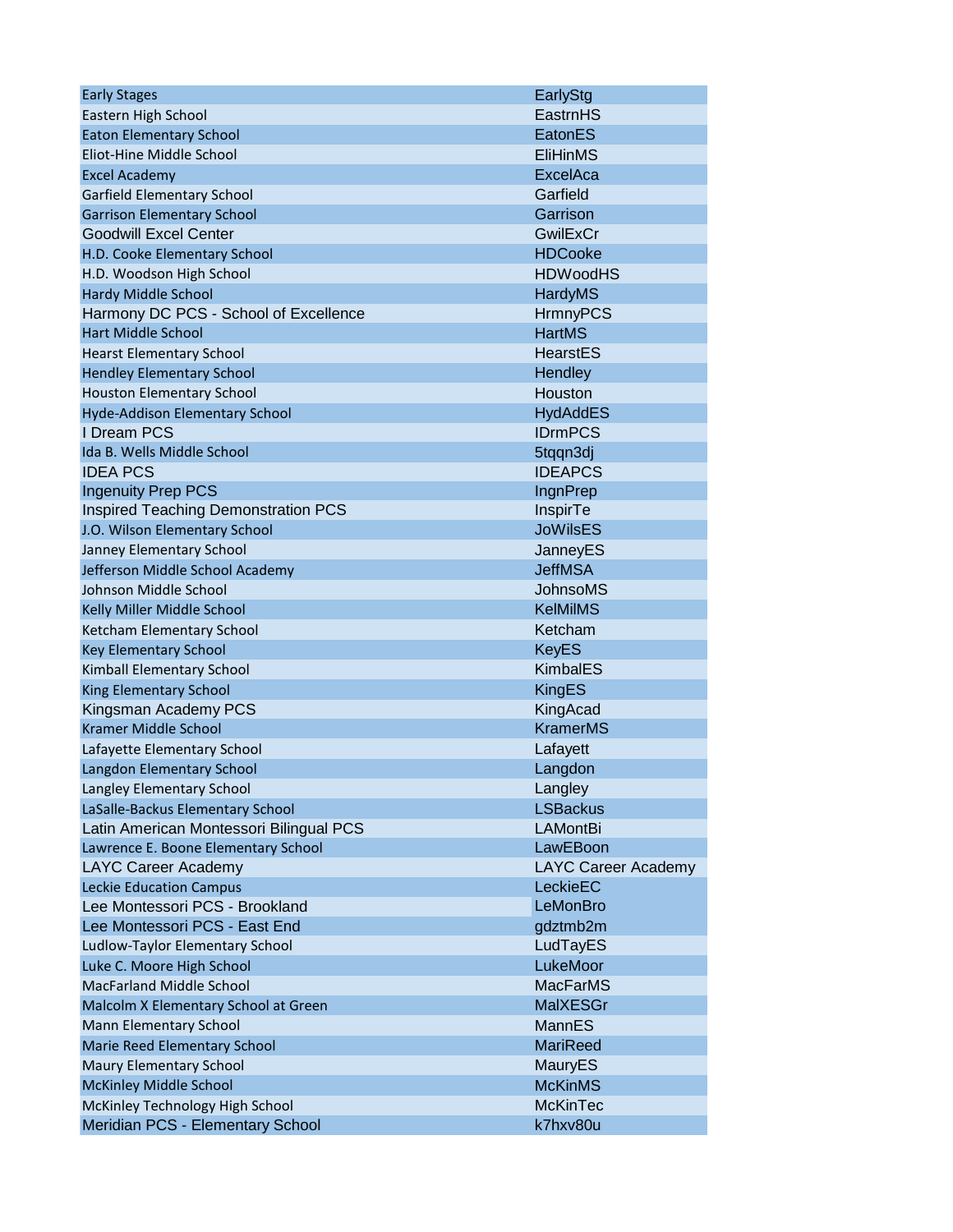| Meridian PCS - Middle School                                  | vjc85v0k        |
|---------------------------------------------------------------|-----------------|
| Military Road Early Learning Center                           | <b>MilRdELC</b> |
| Miner Elementary School                                       | <b>MinerES</b>  |
| <b>Monument Academy PCS</b>                                   | MonuAcad        |
| Moten Elementary School                                       | <b>MotenES</b>  |
| <b>Murch Elementary School</b>                                | <b>MurchES</b>  |
| Nalle Elementary School                                       | <b>NalleES</b>  |
| <b>Noyes Elementary School</b>                                | <b>NoyesES</b>  |
| Oyster-Adams Bilingual School                                 | OysAdams        |
| Patterson Elementary School                                   | <b>PatterES</b> |
| Paul PCS - International High School                          | PaullnHS        |
| Paul PCS - Middle School                                      | s9o5opts        |
| Payne Elementary School                                       | PayneES         |
| Peabody Elementary School (Capitol Hill Cluster)              | PeaCpHil        |
| Phelps Architecture, Construction and Engineering High School | eif7mv8u        |
| <b>Plummer Elementary School</b>                              | <b>PlummrES</b> |
| <b>Powell Elementary School</b>                               | <b>PowellES</b> |
| Randle Highlands Elementary School                            | RandleHi        |
| Raymond Elementary School                                     | RaymndES        |
| <b>River Terrace Education Campus</b>                         | <b>RivrTerr</b> |
| Rocketship PCS - Infinity Community Prep                      | iy0qht7j        |
| Rocketship PCS - Legacy Prep                                  | zsp1f52y        |
| Rocketship PCS - Rise Academy                                 | 79hdek7b        |
| Ron Brown College Preparatory High School                     | <b>RBCPHS</b>   |
| Roosevelt High School                                         | <b>RoosevHS</b> |
| Roosevelt STAY High School                                    | <b>ROSTAYHS</b> |
| Ross Elementary School                                        | <b>RossES</b>   |
| Savoy Elementary School                                       | SavoyES         |
| School Without Walls @ Francis-Stevens                        | p1m9wodd        |
| School Without Walls High School                              | <b>SWWHS</b>    |
| School-Within-School @ Goding                                 | <b>SWSGodin</b> |
| <b>Seaton Elementary School</b>                               | <b>SeatonES</b> |
| SEED PCS of Washington DC                                     | 6krhwhef        |
| <b>Shepherd Elementary School</b>                             | ShphrdES        |
| Shining Stars Montessori Academy PCS                          | 3dwztlo4        |
| Simon Elementary School                                       | <b>SimonES</b>  |
| <b>Smothers Elementary School</b>                             | <b>Smothers</b> |
| <b>Social Justice PCS</b>                                     | 73antksg        |
| Sousa Middle School                                           | <b>SousaMS</b>  |
| <b>Stanton Elementary School</b>                              | <b>StantnES</b> |
| Statesmen College Preparatory Academy for Boys                | <b>StColPre</b> |
| <b>Stoddert Elementary School</b>                             | <b>Stoddert</b> |
| Stuart-Hobson Middle School (Capitol Hill Cluster)            | <b>StuHobMS</b> |
| <b>Takoma Elementary School</b>                               | TakomaES        |
| Thaddeus Stevens Early Learning Center                        | ThadStev        |
| The Family Place PCS                                          | <b>FamPlaCS</b> |
| The Next Step PCS                                             | <b>NextStep</b> |
| <b>Thomas Elementary School</b>                               | <b>ThomasES</b> |
| Thomson Elementary School                                     | ThmsonES        |
| <b>Thurgood Marshall Academy PCS</b>                          | Irmqoic7        |
| <b>Truesdell Elementary School</b>                            | <b>Truesdel</b> |
| <b>Tubman Elementary School</b>                               | TubmanES        |
| <b>Turner Elementary School</b>                               | <b>TurnerES</b> |